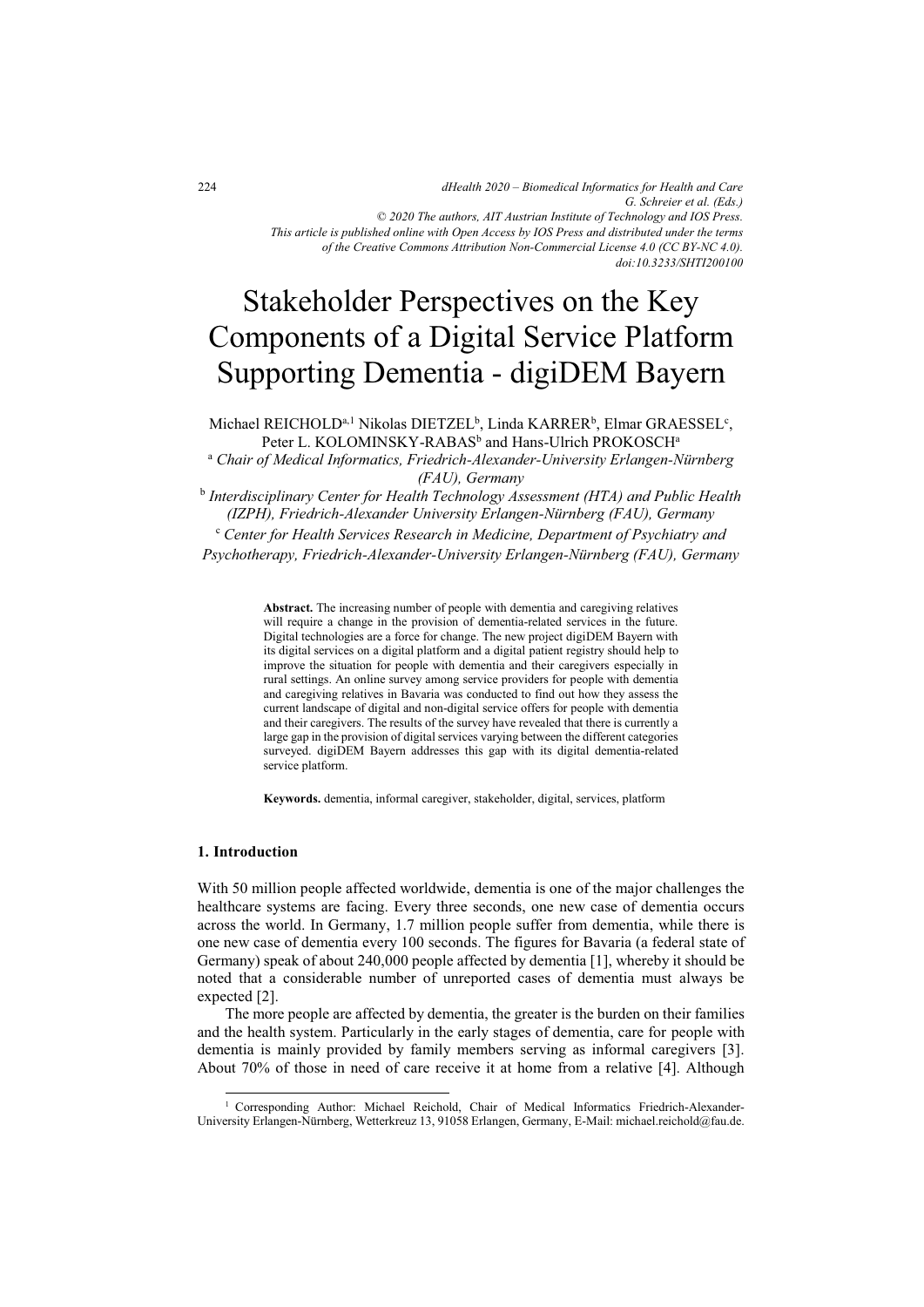caregiving can be a positive experience associated with a greater sense of purpose, satisfaction with life, higher quality of life, and higher self-efficacy, it is also associated with poorer physical and mental health outcomes [5], for example a greater risk of becoming depressed or an increased mortality rate. Besides the mental and physical burdens, providing care often takes a financial toll on the caregiving relatives [6]. For these reasons, the latter are called the 'hidden secondary patients'.

The research project 'Digitales Demenzregister Bayern' (Digital Dementia Registry Bavaria - digiDEM Bayern) was launched in January 2019 to improve the situation of people with dementia and their caregiving relatives in Bavaria effectively and sustainably. digiDEM Bayern is based on the results of the predecessor project 'Bavarian Dementia Registry – BayDem' including 363 people with dementia and 342 relative caregivers [7].

The two main objectives of digiDEM Bayern are: First, the acquisition of long-term data in a digital patient registry to help address significant challenges in dementia research, care, and policy; second, the improvement of the dementia care and supply situation especially in rural settings, due to the fact that there are still gaps in research related to technologically-based interventions with a focus on rural settings [8]. Therefore, digiDEM Bayern will provide digital services on a digital platform for people with dementia and cognitive impairments as well as for their caregivers. In addition, the digital platform is meant to support volunteers and interested citizens.

In order to identify detailed stakeholder requirements for the digital service platform, an online survey was conducted among providers of dementia-related services in Bavaria to determine which non-digital and digital services exist in the dementia service landscape and to identify gaps in service provision.

The objective of the study was to investigate the areas in which stakeholders identify the most serious deficits in the dementia service provisions landscape in order to then incorporate these findings into the further project planning of services of the digital dementia platform digiDEM Bayern.

# **2. Methods**

We conducted an anonymous, cross-sectional online-survey across providers of dementia-related services in Bavaria/Germany. The survey was carried out during a twomonth period from mid-May to mid-July 2019. Invitations to participate in the survey were sent via e-mail by the Bavarian State Ministry of Health and Care to their dementiarelated network of service providers; it included a cover letter describing the aim of the study and providing the link to the survey.

In order to achieve the highest possible level of representativeness, this network of stakeholders includes inpatient and outpatient institutions, as well as administrative institutions, district offices and voluntary associations of all seven administrative districts of Bavaria. No incentive or reward was provided for completing the survey. A reminder was sent four weeks after the initial mail. For reasons of data protection, the personal data of the contact persons included in the mailing list are not known by the investigators.

The content of the online questionnaire was developed on the basis of scientific literature. It was accessible through the online SoSci Survey program (www.soscisurvey.de) as a 12-item questionnaire that covered the following three domains: 1. data about the service provider (7 items); 2. relevant data for a digital registry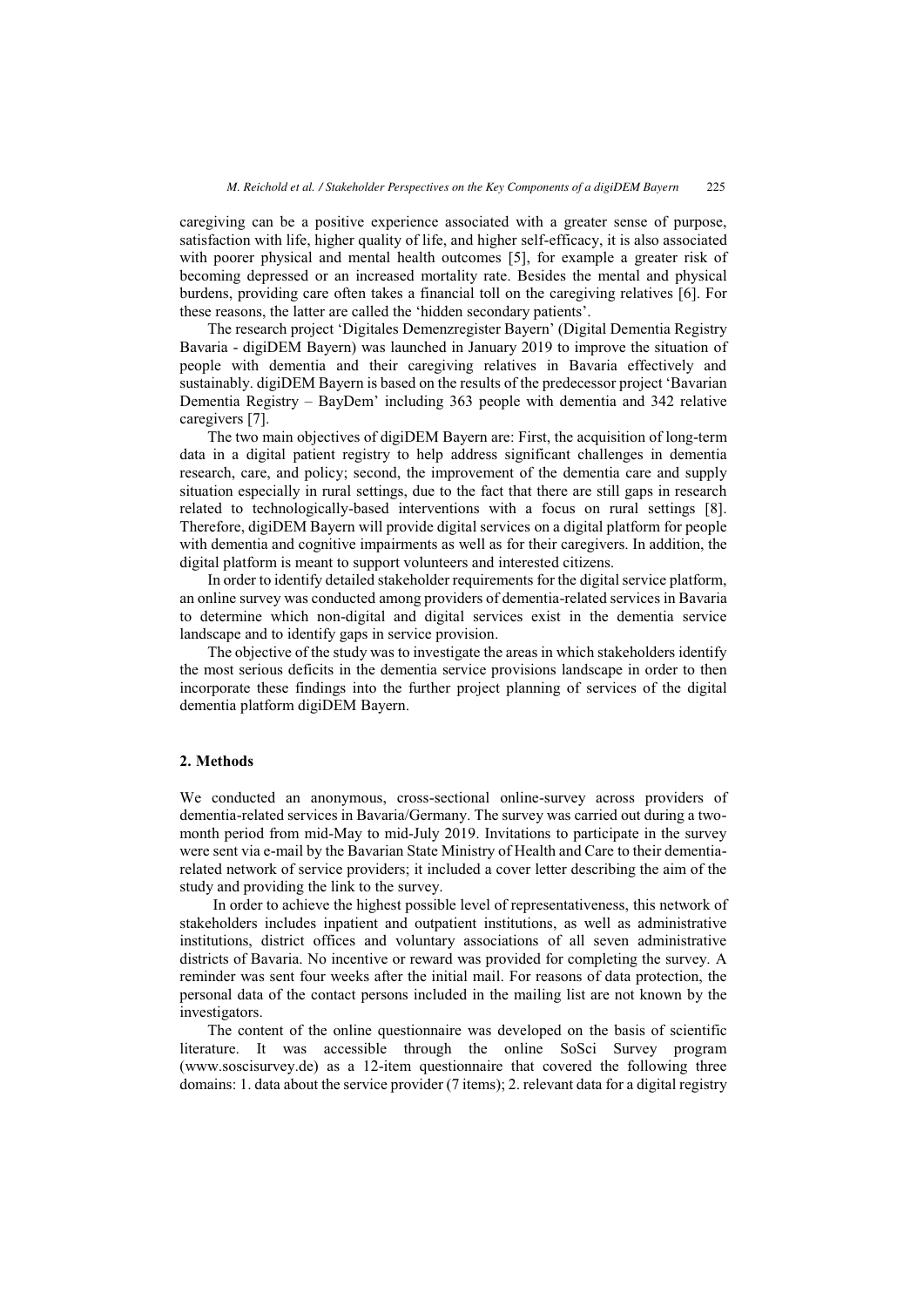(2 items); 3. assessment of the current supply situation with digital and non-digital services (3 items). The questionnaire comprised closed questions (response formats: Likert-Scale, predefined list of options or multiple choice).

In order to obtain a comprehensive overview of the service landscape in the dementia context and to be able to classify them into categories, we first conducted a literature research. The findings were then summarized in the following dementia-related service categories: information (simple provision of data), consulting (specific recommendation/advice), intervention (therapeutic or preventive measure), training (measures to learn or improve skills) and exchange (sharing knowledge and experience among users).

The questionnaire was pretested by five scientific employees with different background to make sure that the questions were clear and unambiguous. Furthermore, they assessed the questionnaire regarding its user-friendliness and potential technical problems. Adjustments were suggested and taken into account for revising the questionnaire.

# **3. Results**

In order to achieve a reliable assessment, our aim was to get about 100 responses through the online survey. In the end, a total of 97 stakeholders returned valid questionnaires.



**Figure 1.** Map of Bavarian administrative districts – location of the participating stakeholders (postal code).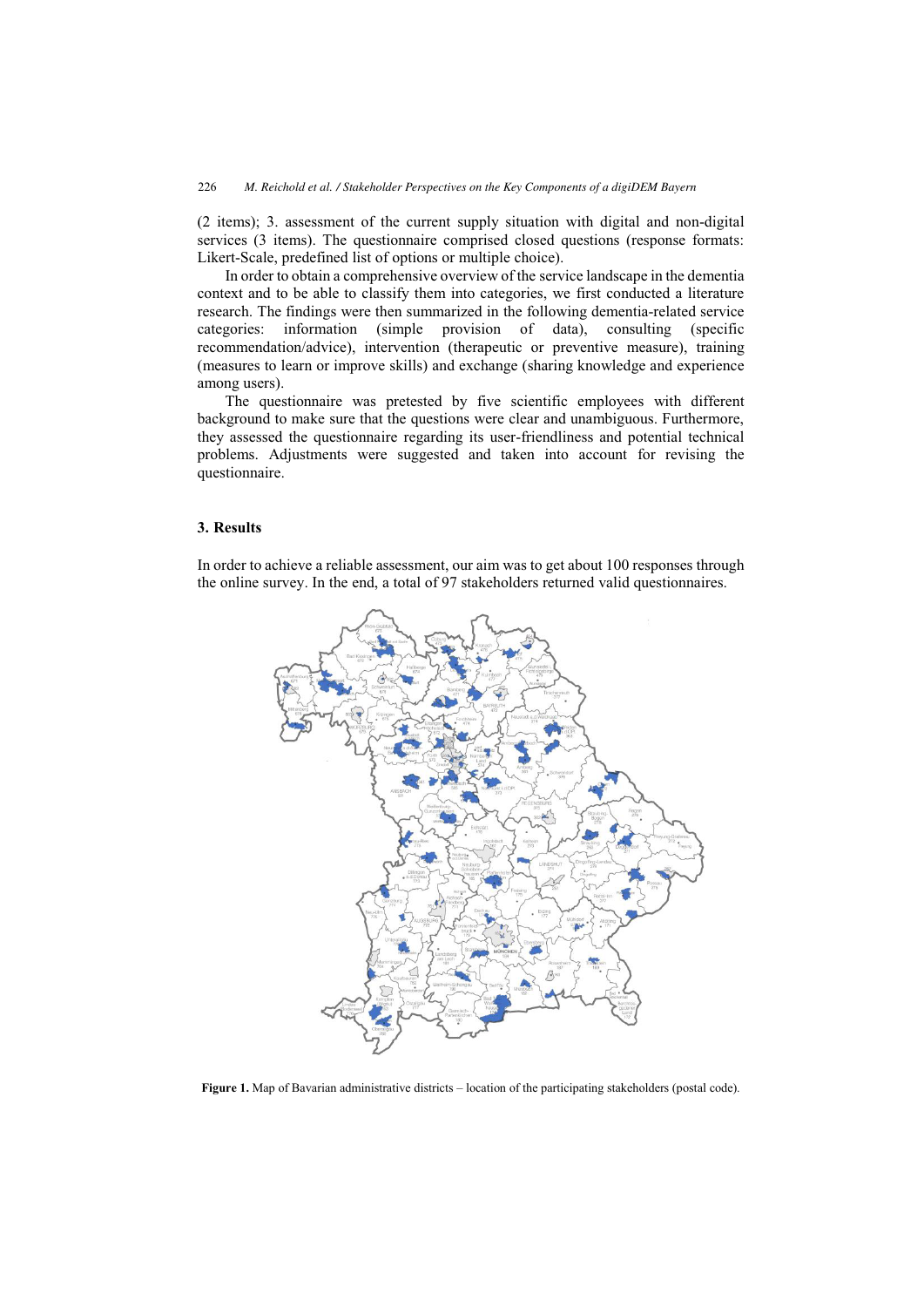The participants were asked, in which type of institution they offer their services (multiple answers were possible). Thirty-four percent of the respondents reported to provide their services in an outpatient environment (medical practice, outpatient care, memory clinic), while 46.4% did so in an inpatient environment (hospital, rehabilitation facility, nursing home, day clinic, dementia residential community, day care), 26.8% in an administrative environment (municipal, city or county administration) and 41.2% in other environments (center for caring relatives, Alzheimer societies).

Figure 1 illustrates that the survey participants are distributed all over Bavaria and cover both urban and in particular rural areas, where the service coverage for people with dementia and their caregivers is usually rather poor. The classification of all participants' locations in urban and rural areas is based on the settlement structure determined by The Federal Institute for Research on Building, Urban Affairs and Spatial Development (BBSR).

A main part of the survey was the participants' assessments of the current landscape of dementia-related services in Bavaria. Services in the field of dementia can be provided either digitally or by the classical non-digital means, such as paper-based or personal. For this reason, the following question was asked: How do you assess the current situation of service provision in the different categories regarding non-digital and digital dementia-related services in Bavaria?

Figure 2 shows the results of the assessment, differentiated by the category and type of service delivery (non-digital and digital).



**Figure 2.** Assessment of the dementia-related service offers by category and type of provision (n=97).

As can be seen, in each category, the provision of non-digital services is considered to be better than the provision of digital services (in particular regarding ratings as good or very good). It is also remarkable that there are only two categories overall that are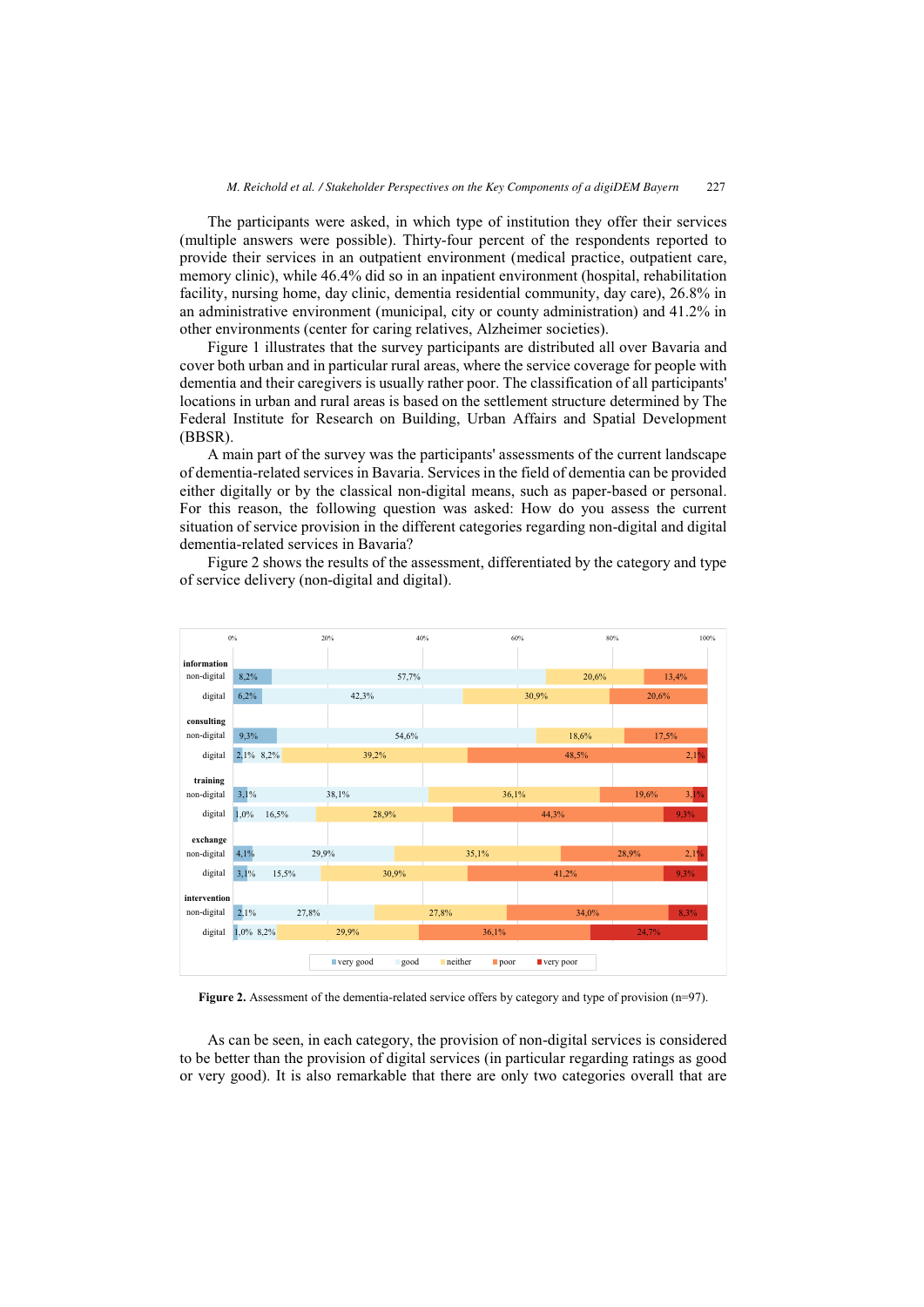rated as at least good by more than 50% of the participants: the provision of non-digital information (65.9% in total) and non-digital consulting (63.9% in total). Furthermore, no category of non-digital or digital service offers was rated as very good by more than 10% of the participants. In fact, the provision of services in the category of non-digital consulting (9.3%) and non-digital information (8.2%) are still rated best here.

In general, the digital service landscape is rated worse than its non-digital counterpart is. Within the digital services' categories, only digital information was rated good/very good by 48.5%, while all other categories are below 20%. Looking at the provision of digital offers, the categories digital consulting (rated as good or very good by 10.3% in total) and digital intervention (rated as good or very good by 9.3% in total) came off worst in the service landscape. With the exception of digital information (20.6%), the remaining categories are considered as poor or very poor by more than 50% of the participants (digital exchange 50.5%, digital consulting 50.6%, digital training 53.6%, digital intervention 60.8%).

### **4. Discussion**

The objective of the present study was to identify the stakeholders' perspectives on the digital platform with service offers, one of the two pillars of the digiDEM Bayern project.

While most of the current research focuses on the perspectives of those directly affected, i.e. people with dementia and their informal caregivers, this study analyses the perspectives of the people and institutions who provide services for people affected by dementia. As different stakeholders can assess the value of and benefit from digital services in different ways, it is also important to consult this group of stakeholders while setting up a digital platform with digital services. These stakeholders are very familiar with the current situation in the service landscape for dementia. This is possible, on the one hand, due to their immediate provision of services on site, and on the other hand due to the networking of these stakeholders among each other, e.g. at the annual Bavarian Dementia Day or the Bavarian Dementia Week with more than 600 active participants.

Even though digital technologies can play a major role in health care by helping to create new patterns of communication, empowerment and engagement [9], it became clear from the survey results that in Bavaria, there is still much to be done in the dementia digital services landscape.

Besides not knowing about the existence and the availability within a reasonable time, structural aspects (e.g. distance, finances) are often cited as barriers for using nondigital services [10]. The availability and accessibility of stage-specific service provision at the right time and at the right place cannot be underlined enough. Since digital services are independent of opening hours, location and the limited number of health care providers, offering a digital provision of health services by using an online platform has advantages especially in rural settings [11]. digiDEM Bayern also focuses on dementia care in rural settings, in order to investigate care and services in different geographical regions with different demographic, socio-economic and structural characteristics [12].

It is obvious that as dementia progresses, people will be less and less able to access digital services. However, people with dementia are usually supported by a caregiver, typically a spouse or an adult child, who can still benefit from digital services. According to current studies, the number of internet users in Germany aged 60 to 69 years was 85% and almost 60% of those aged 70 years or older [13]. This implies that the affected group can still benefit from the digitalization of dementia-related services.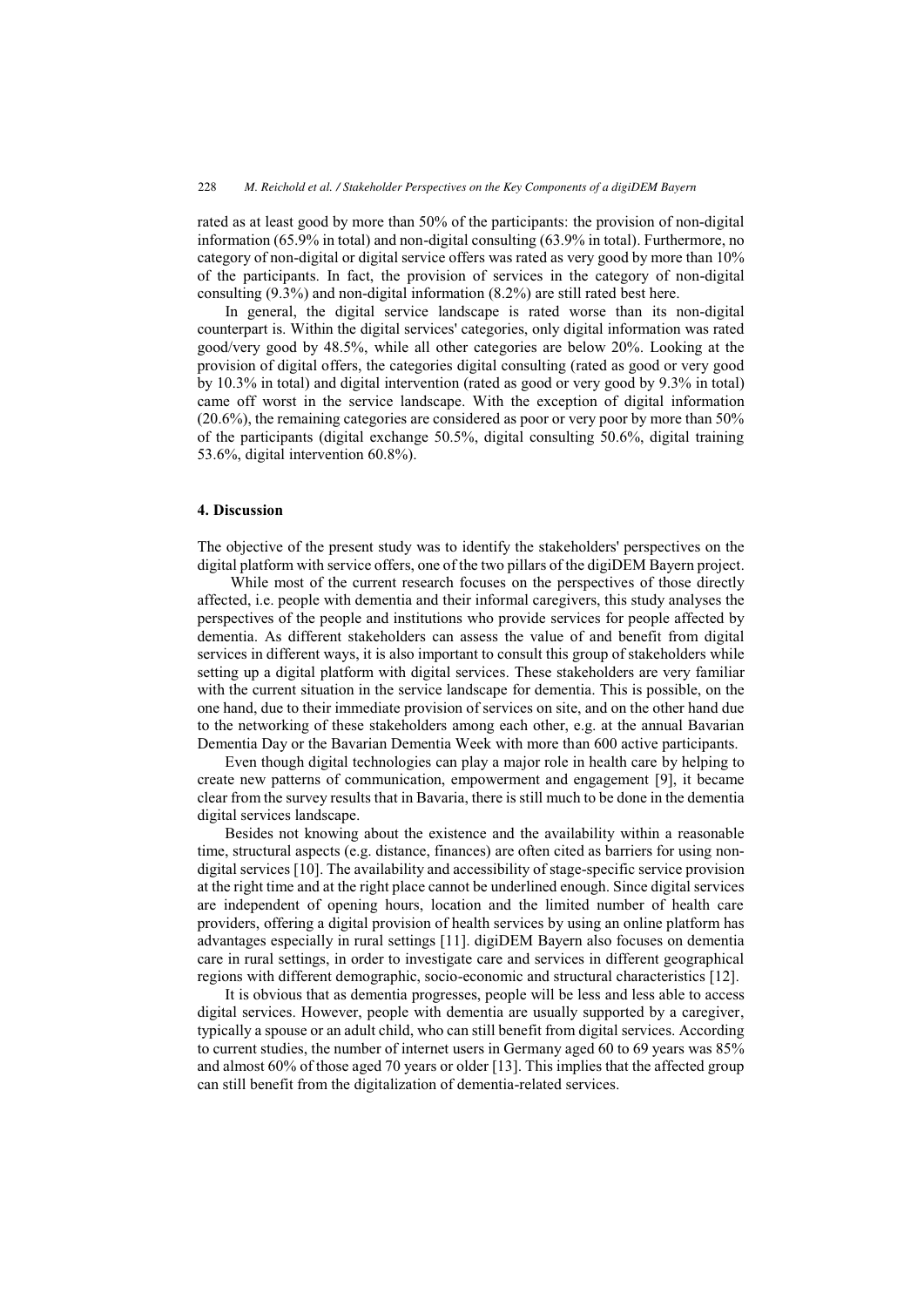Internet and social media such as Facebook are increasingly being used by older people to find health information and to exchange information among each other [14]. In contrast to that, only 18.6% of our study participants rated digital services in the context of exchange as good. Hence, our findings suggest that the need for a digital platform such as digiDEM Bayern on which also sensitive health data can be exchanged between those involved is very high.

Especially in the field of interventions, which performed worst (with 9.2% in total giving a good or very good rating), there is a great potential of improvement. Numerous studies have shown that the burden on family caregivers is strongly linked to outcomes of the caregivers themselves but also the people with dementia who need care [15]. The effect of digital interventions has meanwhile been proven in various studies [16]. Based on the results of Pendergrass et al. [17] digiDEM Bayern will provide a digital intervention on its platform to measure the caregivers' subjective burden. The results will be presented in the form of a traffic light system related to physical and mental health and provide subsequent recommendations.

The same applies to the category of digital training (rated as good or very good by 17.5% in total), which has been proven to be effective for instance in the form of elearning [18]. By providing also a digital navigator with individually tailored information services and evidence-based digital interventions on a digital platform, digiDEM Bayern seeks to reduce the gaps in the categories of information, consulting and intervention in the digital service landscape as well.

A limitation of the study is the recruitment of survey participants via a third party (Bavarian State Ministry of Health and Care). Therefore, it cannot be guaranteed that all service providers in Bavaria had the opportunity to participate in the survey. Nevertheless, the evaluation of the survey participants showed a good distribution of different service provision sectors and a good regional distribution of urban and rural areas with different old-age dependency ratios.

## **5. Conclusion**

Digitalization can improve health care and research on health outcomes and thus help closing the identified gap between non-digital and digital service provision. As to our knowledge, digiDEM Bayern is a digital patient registry and a digital service platform that - with its digital project architecture based on the two combined digital pillars – is unique in the field of dementia research.

By involving the stakeholders' perspectives and expertise at the beginning of the project, i.e. in the planning and developing phase of the digital support platform, we increase the probability of a successful implementation and enhance the benefits and value of named platform. digiDEM Bayern can thereby make its contribution to the digital future of dementia health and care especially in rural settings.

#### **Acknowledgements**

The research team acknowledges the support of the Bavarian State Ministry of Health and Care (StMGP) with the recruitment of the participants, and is grateful to all the participants who took part in this study. digiDEM Bayern is funded by the Bavarian State Ministry of Health and Care under the Funding Number AZ G45d-G8300-2017/1606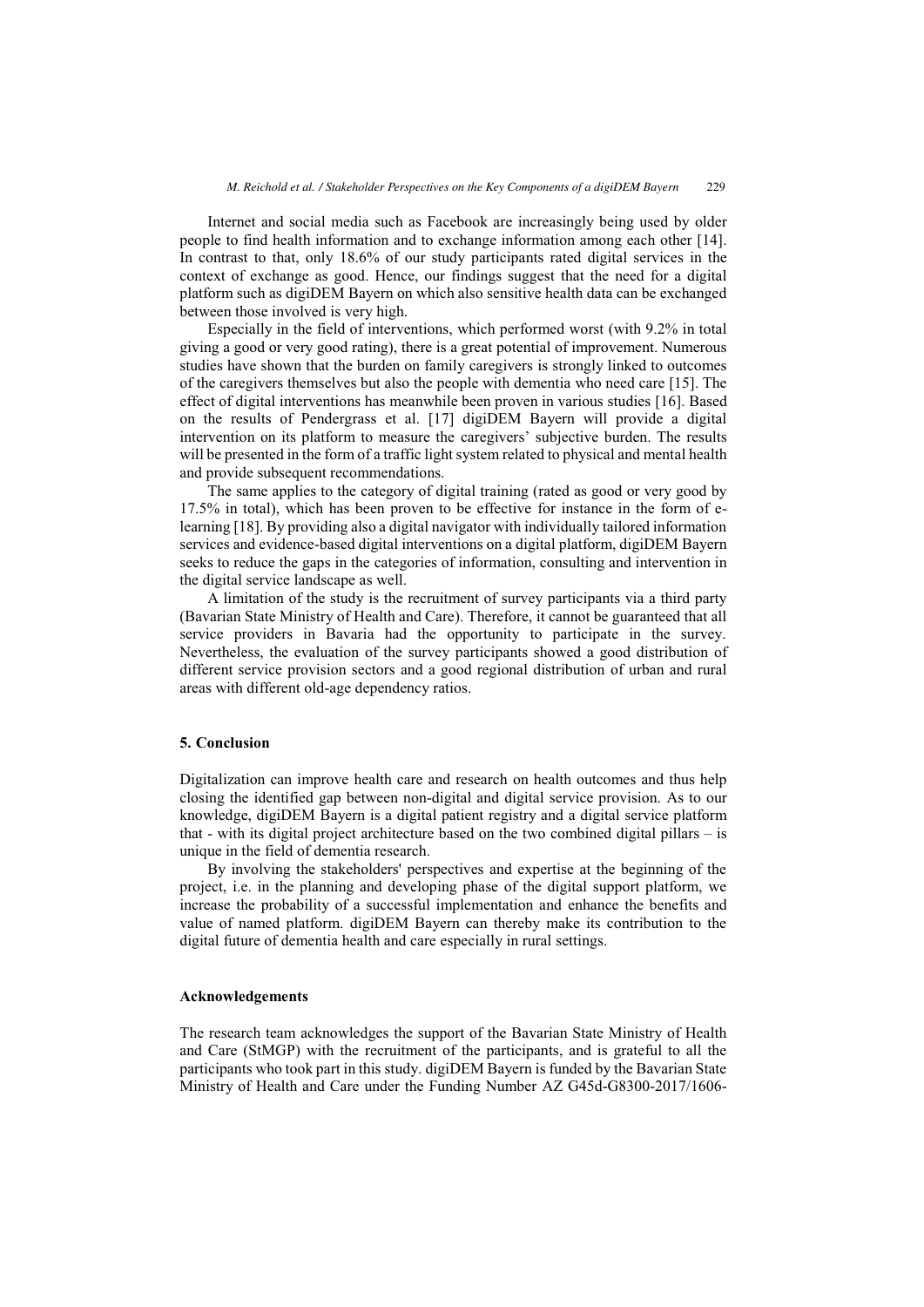83. The views expressed are those of the authors and do not necessarily reflect those of the StMGP.

The present work was performed by Michael Reichold in (partial) fulfillment of the requirements for obtaining the degree "Dr. rer. biol. hum." from Faculty of Medicine of the Friedrich-Alexander-University Erlangen-Nürnberg.

## **Statement of Ethics**

This survey was approved by the Ethics Committees of the Faculty of Medicine of Friedrich-Alexander-University Erlangen-Nürnberg (158\_18 B)

## **Disclosure Statement**

The authors have no conflict of interest to declare.

# **References**

- [1] Bayerisches Landesamt für Gesundheit und Lebensmittelsicherheit, Gesundheitsreport Bayern: 2/2019 Update Demenzerkrankungen, (2019). https://www.lgl.bayern.de/ publikationen/doc/gesundheitsreport\_2\_2019.pdf (accessed January 8, 2020).
- [2] T. Eichler, J.R. Thyrian, J. Hertel, L. Köhler, D. Wucherer, A. Dreier, B. Michalowsky, S. Teipel, and W. Hoffmann, Rates of Formal Diagnosis in People Screened Positive for Dementia in Primary Care: Results of the DelpHi-Trial, *J. Alzheimers Dis.* **42** (2014) 451–458. doi:10.3233/JAD-140354.
- [3] Statistisches Bundesamt, Pflege im Rahmen der Pflegeversicherung Deutschlandergebnisse, (2017). https://www.destatis.de/DE/Themen/Gesellschaft-Umwelt/Gesundheit/Pflege/Pub likationen/Downloads-Pflege/pflege-deutschlandergebnisse-5224001179004.pdf?\_blob=publicationFile (accessed January 8, 2020).
- [4] M.J. Prince, A. Wimo, M. Guerchet, A. Gemma-Claire, W. Yu-Tzu, and M. Prina, World Alzheimer Report 2015: The Global Impact of Dementia, 2015. https://www.alz.co.uk/ research/WorldAlzheimerReport2015.pdf (accessed January 17, 2020).
- [5] J. Bom, P. Bakx, F. Schut, and E. van Doorslaer, The Impact of Informal Caregiving for Older Adults on the Health of Various Types of Caregivers: A Systematic Review, *The Gerontologist*. (2018). doi:10.1093/geront/gny137.
- [6] Committee on Family Caregiving for Older Adults, Board on Health Care Services, Health and Medicine Division, and National Academies of Sciences, Engineering, and Medicine, Families Caring for an Aging America, National Academies Press, Washington, D.C., 2016. doi:10.17226/23606.
- [7] F. Wolff, N. Dietzel, L. Karrer, A. Kratzer, M. Hess, E. Gräßel, and P. Kolominsky-Rabas, Zeitgerechte Diagnosestellung bei Menschen mit Demenz: der Bayerische Demenz Survey (BayDem), *Gesundheitswesen*. **82** (2020) 23–29. doi:10.1055/a-1031-9559.
- [8] N. Ruggiano, E.L. Brown, J. Li, and M. Scaccianoce, Rural Dementia Caregivers and Technology: What Is the Evidence?, *Res. Gerontol. Nurs.* **11** (2018) 216–224. doi:10.3928/19404921-20180628-04.
- [9] J. Dzenowagis, Digital technologies: shaping the future of primary health care, (2020). https://www.who.int/docs/default-source/primary-health-care-conference/digitaltechnologies.pdf?sfvrsn=3efc47e0\_2 (accessed January 7, 2020).
- [10] C.A.G. Wolfs, M.E. de Vugt, M. Verkaaik, P.-J. Verkade, and F.R.J. Verhey, Empowered or overpowered? Service use, needs, wants and demands in elderly patients with cognitive impairments, *Int. J. Geriatr. Psychiatry*. **25** (2010) 1006–1012. doi:10.1002/gps.2451.
- [11] World Health Organization. WHO Guideline: recommendations on digital interventions for health system strengthening, *WHO*. (2020). https://apps.who.int/iris/bitstream/handle/10665/ 311941/9789241550505 eng.pdf (accessed January 7, 2020).
- [12] J. Barth, F. Nickel, and P.L. Kolominsky-Rabas, Diagnosis of cognitive decline and dementia in rural areas - A scoping review, *Int. J. Geriatr. Psychiatry*. **33** (2018) 459–474. doi:10.1002/gps.4841.